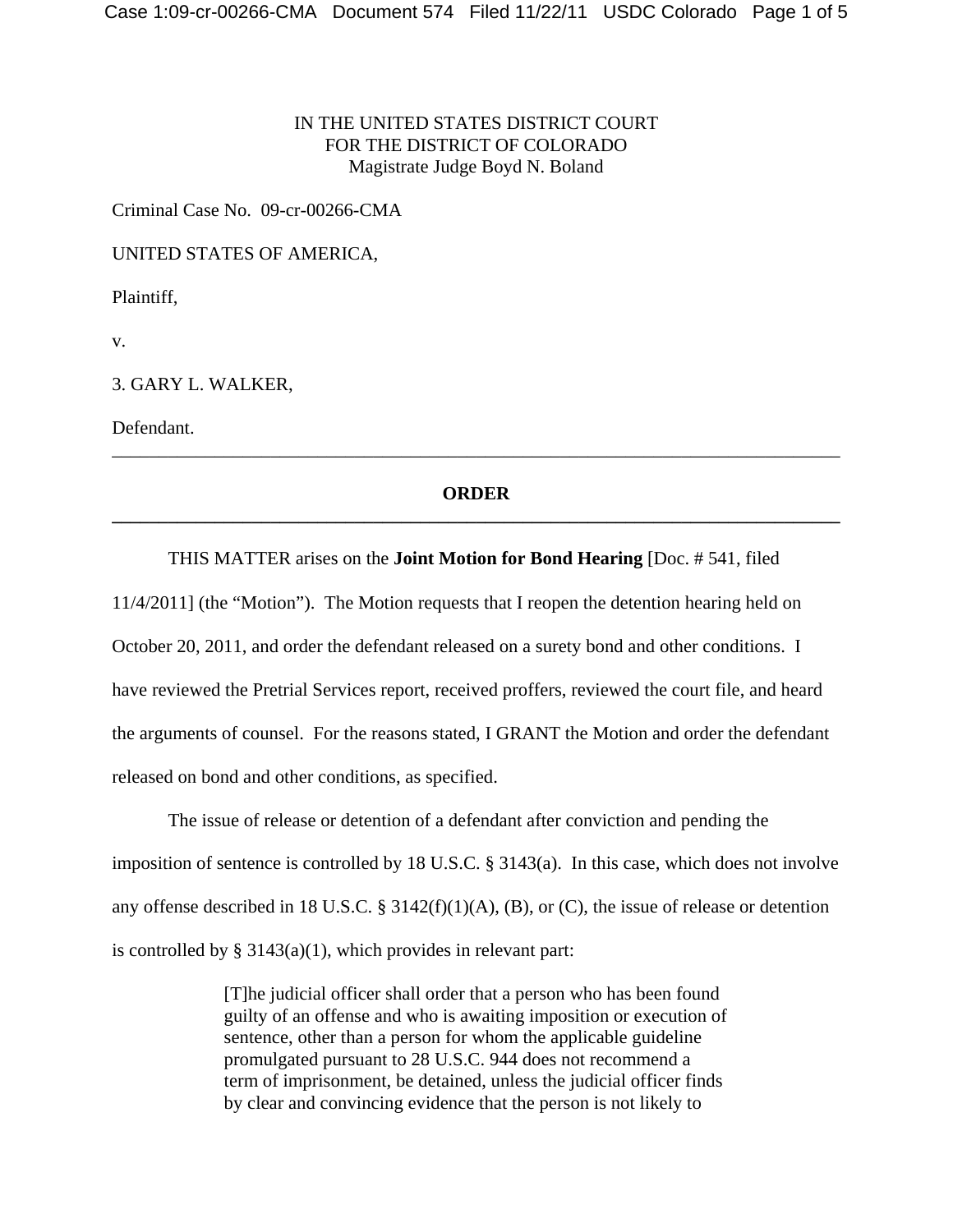flee or pose a danger to the safety of any other person or the community if released under section 3142(b) or (c).

#### 18 U.S.C. § 3143(a)(1).

Thus, pursuant to  $\S 3143(a)(1)$ , a person who has been convicted of an offense must be detained pending sentencing unless the court finds by clear and convincing evidence that the person is not likely to flee or pose a danger to the safety of the community if released. "Postconviction, a defendant no longer has a substantive constitutional right to bail pending sentencing." United States v. Madoff, 2009 WL 728379 \*1 (2d Cir. March 20, 2009). Nor is the defendant entitled to the presumption of innocence. Id. The defendant bears the burden of proving by clear and convincing evidence that he is neither a flight risk nor a danger to the community. See United States v. Khanu, 675 F. Supp. 2d 69, 70 (D.D.C. 2009). In addition:

> Although Congress did not intend to eliminate bail pending appeal . . ., Congress did intend to substantially limit its availability. The Bail Reform Act therefore creates a presumption against bail pending appeal because the conviction is presumed correct and the burden is on the convicted defendant to overcome that presumption.

United States v. Scheur, 626 F. Supp. 2d 611, 615 (E.D. La. 2009)(addressing an analogous section, 18 U.S.C. § 3143(b), which concerns release or detention pending appeal by the defendant).

In this case, a jury returned its verdict on October 20, 2011, finding the defendant guilty of one count of conspiracy to commit wire fraud and mail fraud.

The defendant, through proffer and argument of counsel, has rebutted the presumption of detention. First, there is no serious argument that the plaintiff poses a danger to the community, and I find clearly and convincingly that he does not pose any such risk.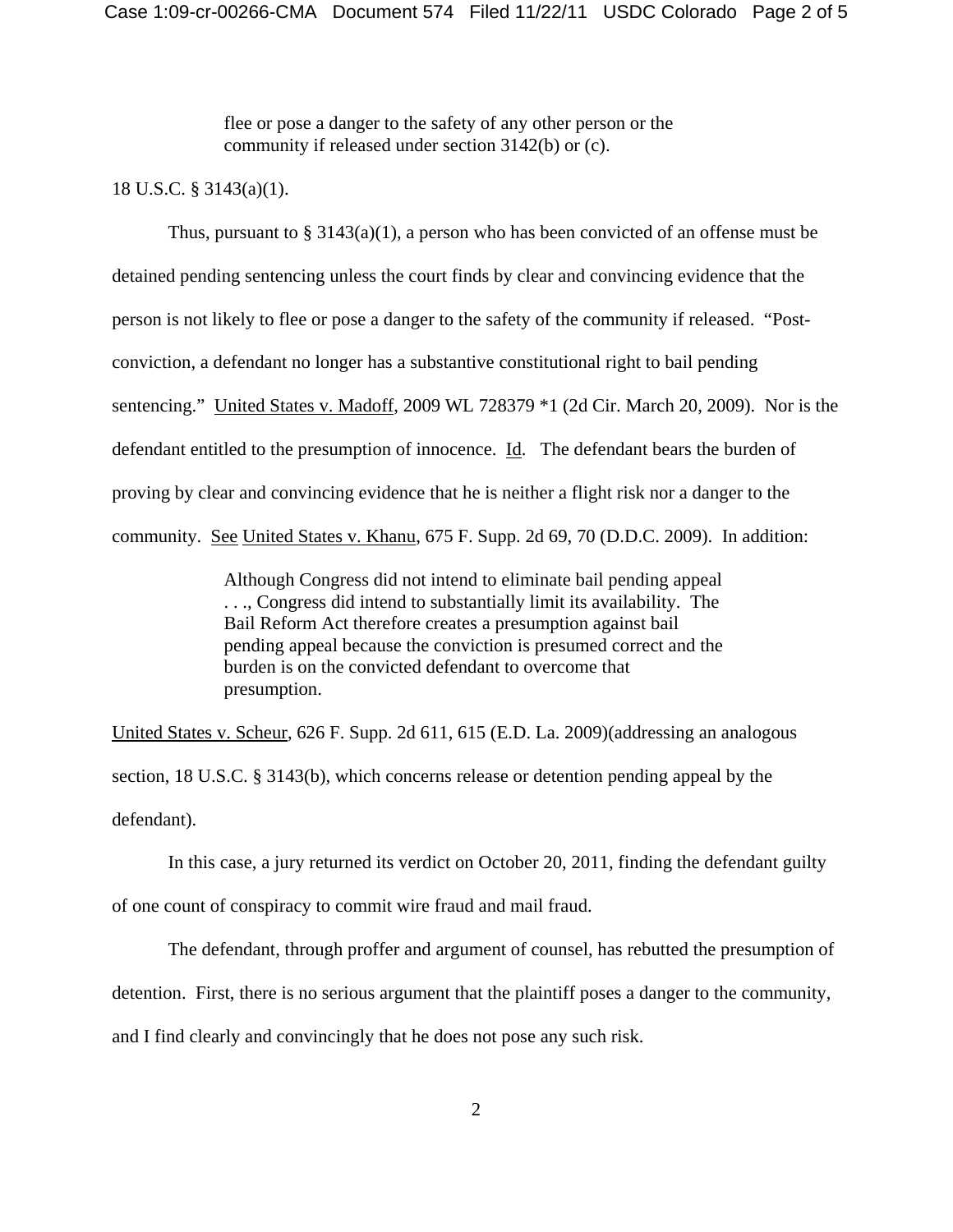The sole issue is whether there is a risk that the defendant will flee. That concern is rebutted by the fact that the defendant is a long-time resident of the State of Colorado with substantial family ties to the community, including his parents, wife, and child; he is a member of the Colorado Springs Fellowship Church, which has provided him with substantial financial and emotional support; his life is deeply rooted in the Colorado Springs community; he did not flee pretrial while on a personal recognizance bond, even though he held a valid passport; and he has no substantial criminal history other than the instant case. In addition, the defendant must post a surety bond in the amount of \$40,000.00, guaranteed and co-signed by the defendant, his wife, and Thomas E. Williams, Jr. Finally, the defendant must submit to home detention, submit to location monitoring in a form designated by his supervising officer, and report daily to the supervising officer.

I previously found that the defendant has an incentive to flee based on the length of the potential sentence he faces and an ability to flee. Order of Detention [Doc. # 506] at p. 3. I am persuaded, however, that the defendant's ties to the community, combined with a substantial financial bond and adequate monitoring, clearly and convincingly rebut that risk.

IT IS ORDERED:

1. The Motion [Doc. # 541] is GRANTED;

2. The defendant is ordered released from custody pending sentencing on the following conditions. The defendant must:

(a) Not violate any federal, state, or local law while on release;

(b) Advise the court, defense counsel, and the U.S. attorney in writing before changing his address or telephone number;

3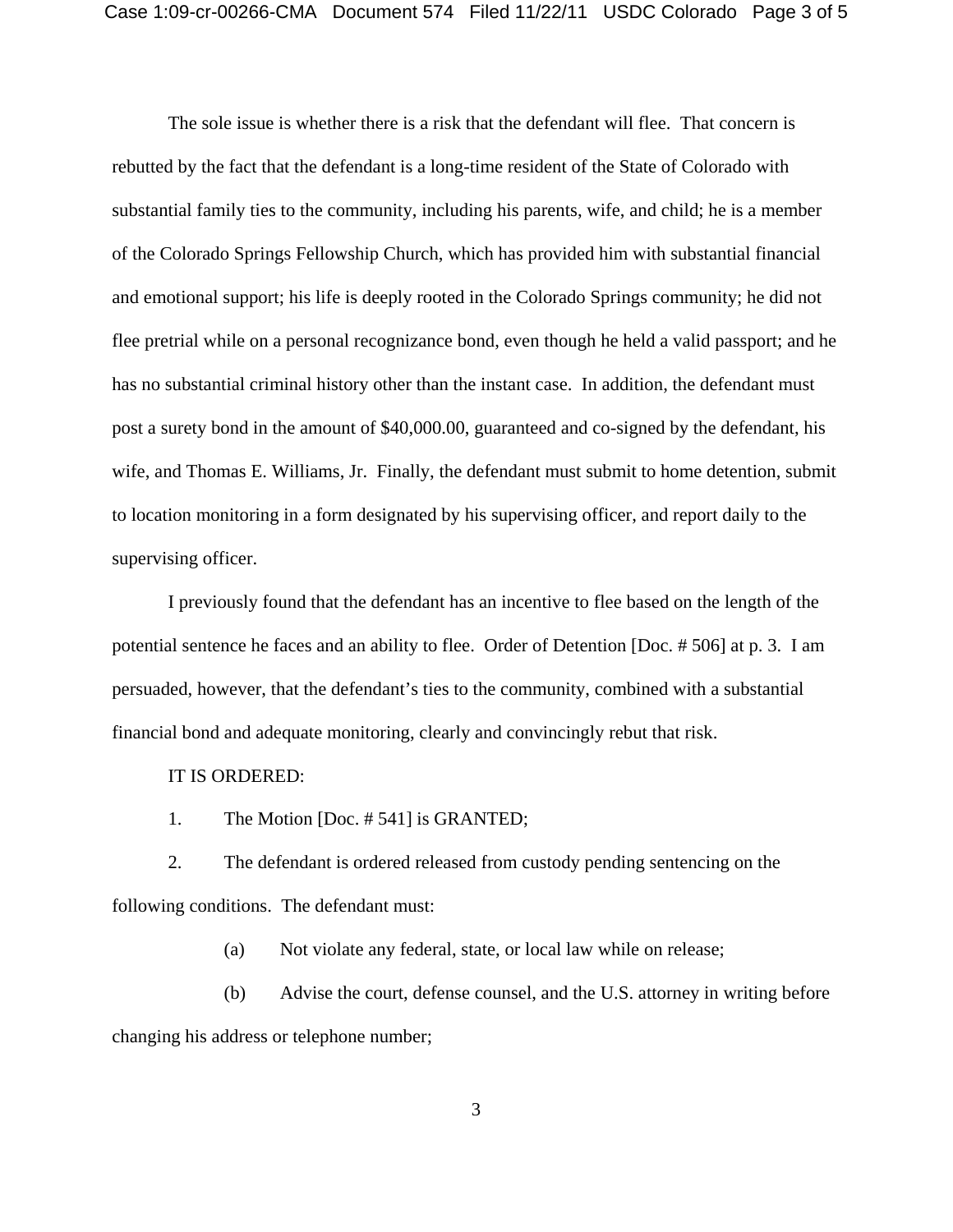(c) Appear in court as required and surrender to serve any sentence imposed;

(d) Report to the supervising officer on a daily basis, as the supervising officer may direct;

(e) Obtain, execute, and maintain a surety bond from a solvent surety, in a form acceptable to the court, in the amount of \$40,000.00. The bond must be guaranteed and cosigned by the defendant, his wife, and Thomas E. Williams, Jr.;

(f) Surrender any passport to the Clerk of the Court prior to release and obtain no new passport or other international travel documents;

(g) Not travel outside of the State of Colorado without the prior permission of the court;

(h) Refrain from possessing a firearm, destructive device, or other dangerous weapon;

(i) Submit to home detention. The defendant is restricted to his residence at all times except for religious services, medical treatment, attorney visits, court appearances, court-ordered obligations, or other activities approved in advance by the supervising officer;

(j) Submit to location monitoring as required by the supervising officer and abide by all of the program requirements and instructions provided by the supervising officer related to the proper operation of the technology; and

(k) Not act as an informant for any law enforcement agency without the prior permission of the court.

4